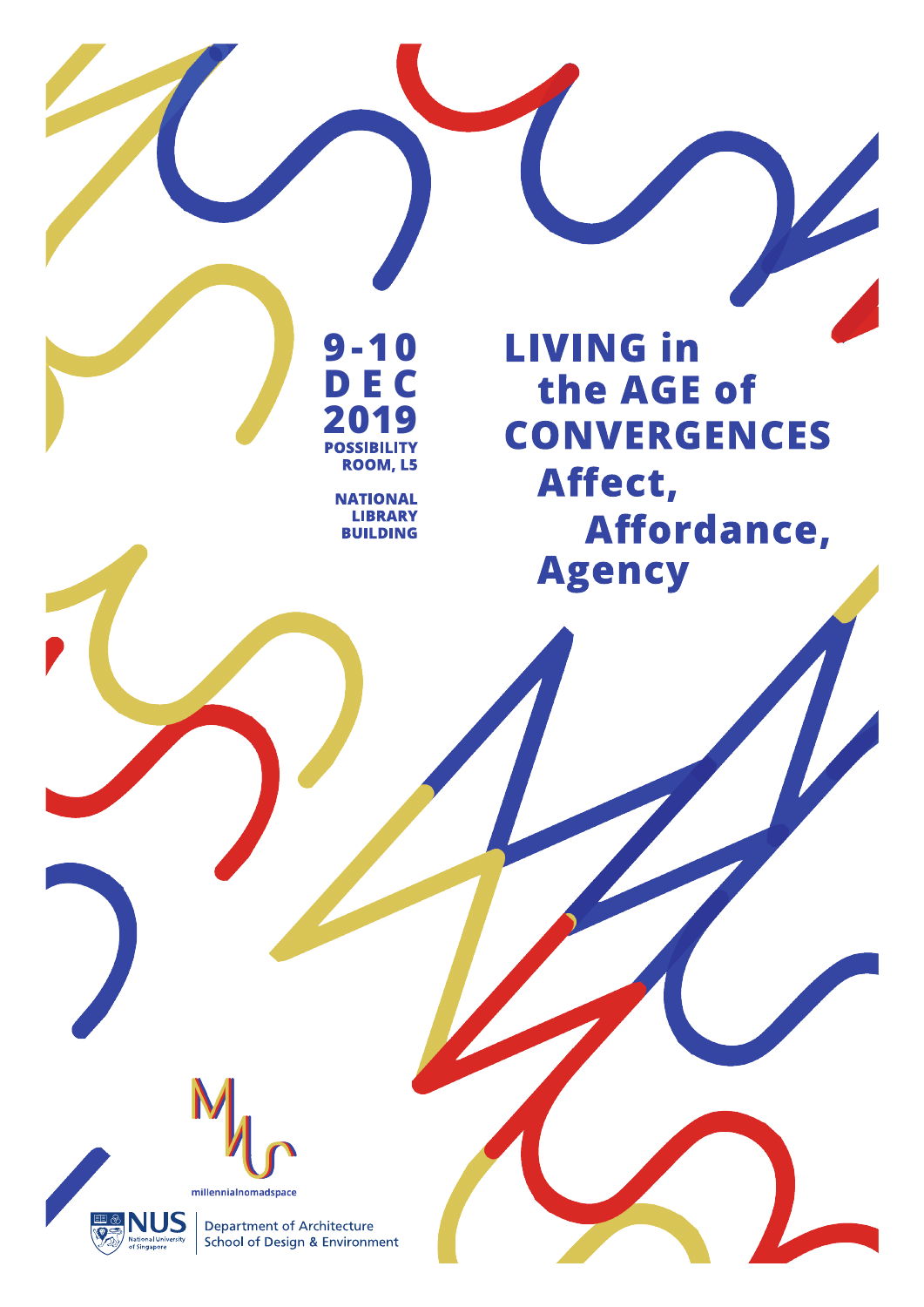| ONE                 |                                  | 1100 - 1200 Lunch at Platypus, Bugis Junction<br>(for speakers and convenors only)                                                                                                                             | TWO                |             | 1000 - 1100 Student Presentation on exhibited works at<br>We Are Millennials, Mobilised<br>L9 Promenade                                           |
|---------------------|----------------------------------|----------------------------------------------------------------------------------------------------------------------------------------------------------------------------------------------------------------|--------------------|-------------|---------------------------------------------------------------------------------------------------------------------------------------------------|
| <b>PROGRAM: DAY</b> |                                  | 1230 - 1300 Registration                                                                                                                                                                                       | <b>ROGRAM: DAY</b> |             | 1100 - 1200 Lunch at Platypus, Bugis Junction<br>(for speakers and convenors only)                                                                |
|                     |                                  | 1300 - 1330 Welcome Address by Convenors<br>(Simone Shu-Yeng Chung, Song Dong Hyun)                                                                                                                            |                    |             | 1230 - 1300 Registration                                                                                                                          |
|                     | 1330 - 1500                      | <b>PANEL 1: COLLECTIVE CONSCIOUSNESS</b><br>Chair: Song Dong Hyun                                                                                                                                              |                    | 1300 - 1400 | <b>PANEL 4: TAXONOMY</b><br>Chair: Simone Shu-Yeng Chung                                                                                          |
|                     |                                  | The Sociality of Sharing and Dwelling In of<br><b>Digital Natives</b><br><b>Simone Shu-Yeng Chung</b><br>(National University of Singapore)                                                                    |                    |             | Taxonomy of Technics: a Compendium for<br>Living and Action<br>Linda Lai Chiu-Han (City University of<br>Hong Kong, School of Creative Media)     |
|                     |                                  | The Cultural Matrix of the Online Hindutva<br>Discourse in India<br><b>Avishek Ray</b><br>(National Institute of Technology Silchar,<br>India)                                                                 |                    |             | The Civic (App)aratus: Maneuvering the<br>City with Doroob and SafetiPin<br>Jenna Altomonte (Art History, Mississippi<br><b>State University)</b> |
|                     |                                  | The Imaginations of Peacebuilding in the<br>Digital Age: Situating Strategic Media<br><b>Practices</b>                                                                                                         |                    | 1400 - 1500 | <b>PANEL 5: THE CITY</b><br>Chair: Ho Puay-Peng                                                                                                   |
|                     |                                  | <b>Zac Chiliswa</b><br>(Leeds Trinity University, University of<br>Leeds, UK)                                                                                                                                  |                    |             | Digital Placemaking: Caught Between<br><b>Hybridized and Smart Cities</b><br>Richard Koeck (University of Liverpool,                              |
|                     | 1500 - 1530 Break<br>1530 - 1630 | <b>PANEL 2: VALUES</b>                                                                                                                                                                                         |                    |             | Director of CAVA Centre for Architecture<br>and the Visual Arts, Co-director of<br>CineTecture)                                                   |
|                     |                                  | <b>Chair: Richard Koeck</b><br><b>Emerging Alternative Cultural Space in</b><br>Japan within Transnational Contexts<br>Yoshitaka Mōri<br>(Tokyo University of the Arts)                                        |                    |             | New Type of Mixed Use in Seoul; Adaption,<br>Connection<br><b>Sung Jooeun</b> (Yonsei University, OPEN+<br>(OPENPLUS) Lab)                        |
|                     |                                  | <b>Shifting Value Systems and Spatial</b><br><b>Practices of Millennial Nomads</b>                                                                                                                             |                    |             | 1500 - 1600 Closing Remarks                                                                                                                       |
|                     |                                  | <b>Mary Ann Ng</b><br>(National University of Singapore)                                                                                                                                                       |                    |             | 1600 - 1700 Closing Reception                                                                                                                     |
|                     | 1630 - 1800                      | <b>PANEL 3: WORK, LIFE AND EDUCATION</b><br><b>Chair: Hans Brouwer</b>                                                                                                                                         |                    |             | Student Presentation on exhibited works at<br>We Are Millennials, Mobilised<br>L9 Promenade                                                       |
|                     |                                  | Digital Nomadism - Collective Liberation,<br><b>Individual Freedom and Global</b><br>Responsibility<br><b>Antonia Scholz</b>                                                                                   |                    |             |                                                                                                                                                   |
|                     |                                  | (Founder & CEO, Nomad Think Tank)<br>Accelerated Contracts - Legal Obligations in                                                                                                                              |                    |             |                                                                                                                                                   |
|                     |                                  | the Age of Technological Convergence<br><b>Klaus Rilke</b><br>(Independent Scholar, Salusse Marangoni<br>Parente Jabur Lawyers, Brazil)                                                                        |                    |             |                                                                                                                                                   |
|                     |                                  | New Media as an Alternative in<br><b>Changing Spatial Perceptions of Work and</b><br>Achieving Work Justice for Temporary<br><b>Migrant Workers</b><br>Yao-Tai Li<br>(Sociology, Hong Kong Baptist University) |                    |             |                                                                                                                                                   |
|                     | 1900                             | Dinner at New Ubin Seafood, CHIJMES                                                                                                                                                                            |                    |             |                                                                                                                                                   |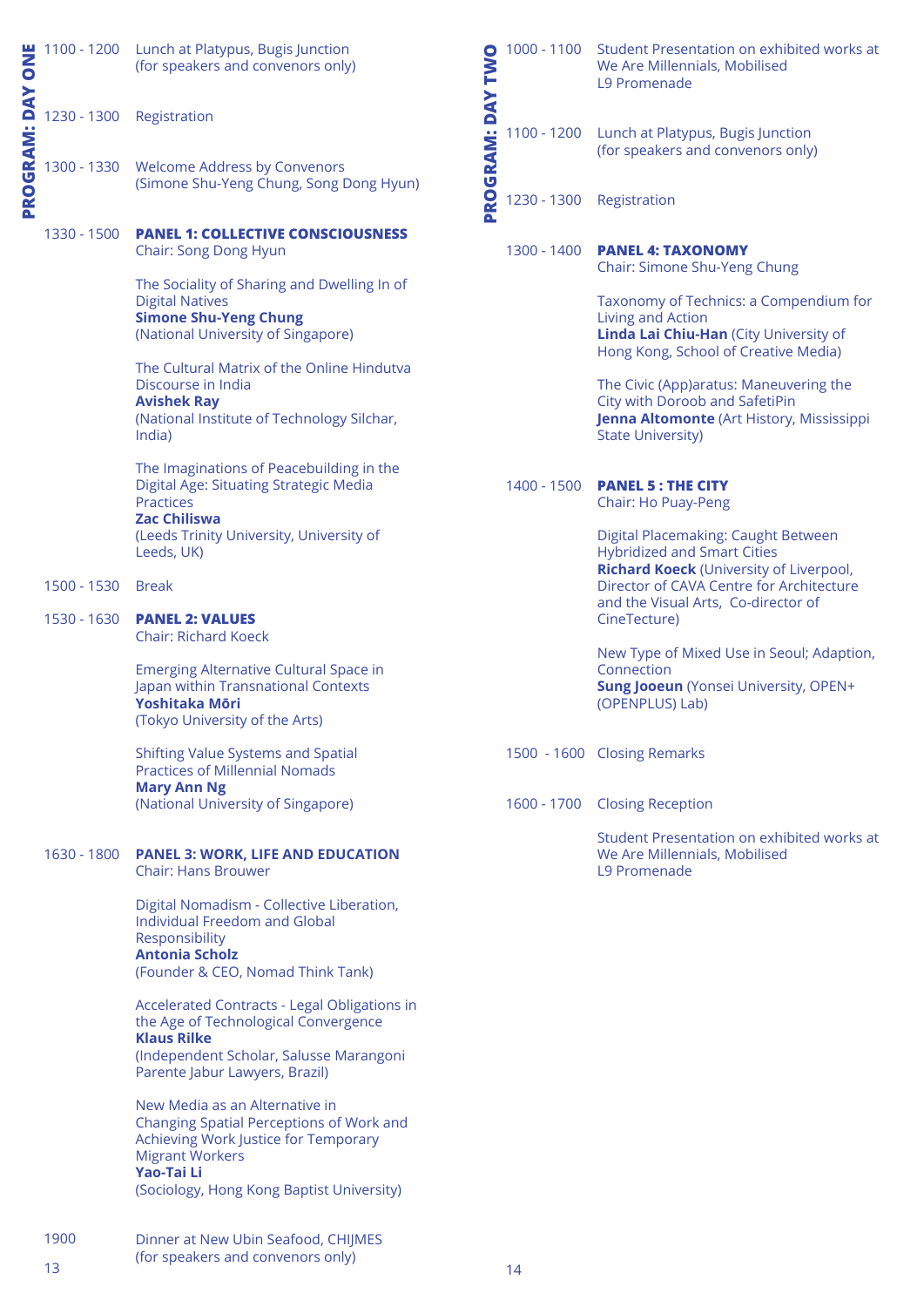### **INTRODUCTION**

This interdisciplinary academic workshop invites scholars and practitioners to critically consider how<br>technological and digital integration has technological and digital integration has transformed the way we now live, work, interact and think. The workshop specifies a human-centred approach towards understanding the resultant impact of this merging of technologies on our online and offline everyday practices. Perspectives from within Singapore and across Asia are especially welcomed.

From a spatial standpoint, we wish to explore how digital affordance, social media and online resources are allowing us to redraw a new spatial rhetoric. For one, the traversality of workers have created new norms that has significantly impacted the labour ecosystem and landscape, reframing a new political economy. The notion of inclusiveness meanwhile is measured by the values valorised by spatially-rounded four-dimensional human beings who are able to effectively capitalise on twenty-first century affordances in mobility and media.

Over the 2 days, we will explore this polemical topic via any one of the five themes:

- **COLLECTIVE CONSCIOUSNESS**, arising from **.** hyper-connectivity, is instrumental to the formation of universally shared values;
- **VALUES**, the intrinsic qualities adopted by **.** those who embrace the greater mobility, freedom and access to opportunities proffered by techno-digital enhancements;
- Technological and digital disruptions that **.** profoundly impact our triadic **WORK, LIFE AND EDUCATION** entanglements;
- **TAXONOMY**, utilising innovative means to **.** construct a new compendium of knowledge
- **THE CITY**, demonstrating tangible instances **.** where media interfaces and digital connectivity have enhanced urban experience, navigation and performance.

This workshop is funded by the Ministry of Education Tier 1 Academic Research Fund grant *Deciphering the Spatial Rhetorics of Millennial Nomads* (2019-2020).

### **CONVENORS**

Simone Shu-Yeng Chung Song DongHyun

### **SPEAKERS**

Antonia Scholz Avishek Ray Jenna Altomonte Jooeun Sung Klaus Rilke Linda Lai Chiu-Han Simone Shu-Yeng Chung Mary Ann Ng Richard Koeck Yao-Tai Li Yoshitaka Mōri Zac Chiliswa

## **CHAIRS**

Ho Puay-Peng Hans Brouwer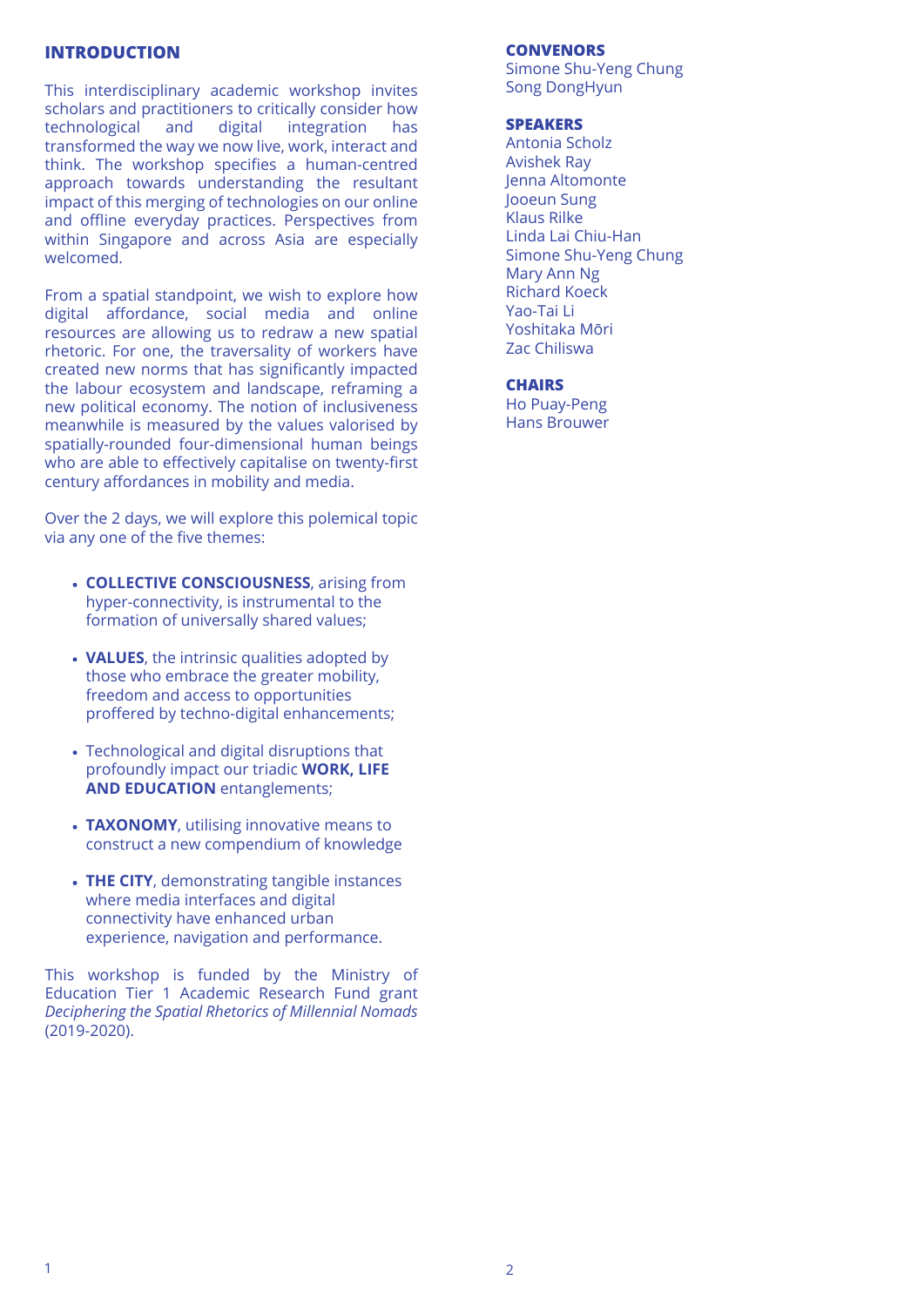# **CONVENORS**

**Simone Shu-Yeng CHUNG** is Assistant Professor at the Department of Architecture, National University of Singapore, and former postdoctoral fellow in Asian Urbanisms at the Asia Research Institute. She holds a Ph.D. in Architecture and M.Phil. from University of Cambridge and British Rome Scholar in Architecture and Urban Design (2002/03), AHRC-NIHU Fellow at the Nichibunken, Kyoto (2012) and Japan Foundation Asia Center fellow (2019). After completing her studies at the Bartlett and Architectural Association, she practiced as an architect in London. Her research resides in the synergistic potential offered by moving images to architecture and urban studies, and issues pertaining to contemporary culture, conservation and intangible heritage in Asia.

**SONG Dong-Hyun** is a media sociologist. He was formerly a research Fellow in the Science, Technology, and Society cluster at the Asia Research Institute. He was also a Postdoctoral Fellow in the Cultural Studies cluster in 2016 and in the Inter-Asia engagements cluster in 2017. Prior to joining ARI, Dr. Song worked at the Korean Internet Security Agency (KISA) between January 2014 and January 2016. KISA is a government affiliation that supports the South Korean government's ICT policymaking. His scholarly background is rooted in media and communications and cultural studies. His research focuses on exploring the effect of cyberspace on socio-political culture and on society and social media culture in everyday lives.

### **CHAIRS**

Professor **Puay-Peng HO** is currently Head of Department of Architecture, School of Design and Environment, National University of Singapore. In the last 25 years, Puay-peng researched and published in the areas of Buddhist art and architecture, Chinese architectural history, vernacular architecture and history of modern architecture in China and Hong Kong. He was conservation consultant, architect and adviser to some 100 conservation projects in Hong Kong and was appointed to many public and private boards and committee. Currently, Ho is a Patron of International Dunhuang Project, British Library.

**Hans BROWER** was born and spent his early years in Hong Kong before High School in Switzerland. He studied architecture in Switzerland and at the University of Southern California. After eight years with Foster & Partners, Hans founded HB Design in Hong Kong in 1995, relocating to Singapore in 1998. Hans has worked on a variety of prize-winning projects and serves as an Adjunct Senior Fellow at the National University of Singapore. He has been a keynote speaker at industry conferences and had numerous articles published. Hans is also a Registered Architect in Singapore and provides the design lead for HB Design.

### **SPEAKERS**

**Antonia SCHOLZ** is a future scientist and innovation designer specialized in the future of work. She has consulted German development agency GIZ on the future of work, skills and tech-entrepreneurship in Sub-Saharan Africa and worked with the University of Oxford on the establishment of the Fairwork Foundation - a project aiming to create fair labor standards in the gig-economy. She is also the founder of a research and innovation lab on digital nomadism and the future of work. Antonia continues to speak at conferences and events on the topics of digital work, remote life and the future shape of the global workforce. She lives a location independent lifestyle.

**Avishek RAY** teaches at the National Institute of Technology Silchar (India). He has earned his PhD in Cultural Studies from Trent University, Canada. He has edited a Bangla anthology on Religion & Popular Culture, and published in reputed journals like South Asia: Journal of South Asian Studies, Journal of Literary Studies, Inter-Asia Cultural Studies, Multicultural Education Review, Journal of Human Values, among others. He has held research fellowships at the University of Edinburgh (UK), Purdue University Library (USA), Centre for Advanced Study, Sofia (Bulgaria), Mahidol University (Thailand) and Pavia University (Italy).

**Jenna Ann ALTOMONTE** is an Assistant Professor of Art History at Mississippi State University. She received her Ph.D. in Interdisciplinary Arts (2017) from Ohio University. Her primary area of research centers on global contemporary art and digital performance studies with a specialization in political and social intervention practices. She is the author of "Book Now! Performance, Satire, and Play at the Venice Biennale" in Venice Biennale and the Arab World and "Playing Killbox: Didactic Gaming and Drone Warfare" in Video Games and the Global South (ed. Phillip Penix-Tadsen, Carnegie Mellon University ETC Press).

**Klaus Rilke** is an independent researcher. He holds an LLB from Sao Paulo Law School. He is also a member of the Arbitration Committee of the State Bar of Sao Paulo and coordinator for the last four years of the arbitration area of Brazilian boutique law firm Salusse Marangoni Parente e Jabur Advogados.

**Linda LAI Chiu-Han** is a Hong Kong–based academic, interdisciplinary artist, and historian working at the intersections of experimental moving images, contemporary and media art, the history of everyday life and media archaeology. She is Associate Professor at the School of Creative Media at the City University of Hong Kong, founder and artistic director of new media research group Writing Machine Collective, and experimenter of the self-funded art space Floating Projects. She is also an advocate curator for videography and arts-technology dialogues, and presented Algorithmic Art: Shuffling Space & Time funded by the Innovation & Technology Funds in HK. The first of her Manifesto projects, Videography. Micro Narratives. Temporal Beings. Our Manifestos (book+DVD, 2018) will be followed by Manifesto 2 on documentary impulses. She was Artist of the Year in Media Art 2017 (HKADC May 2018) Her works have been collected by the Power Station (Shanghai), M+ Museum (HK) and Video Bureau (Guangzhou, Beijing).

**Mary Ann NG** graduated with a Bachelor of Arts in Architecture and a Master of Architecture from the National University of Singapore in 2018. Her research interests stem from observations of the contemporary individual, their subsequent emergent lifestyles, online and offline social practices and new cognitive behaviours within the spatial context. She is currently a Research Assistant under the project Deciphering the Spatial Rhetorics of Millennial Nomads at the School of Design and Environment, National University of Singapore.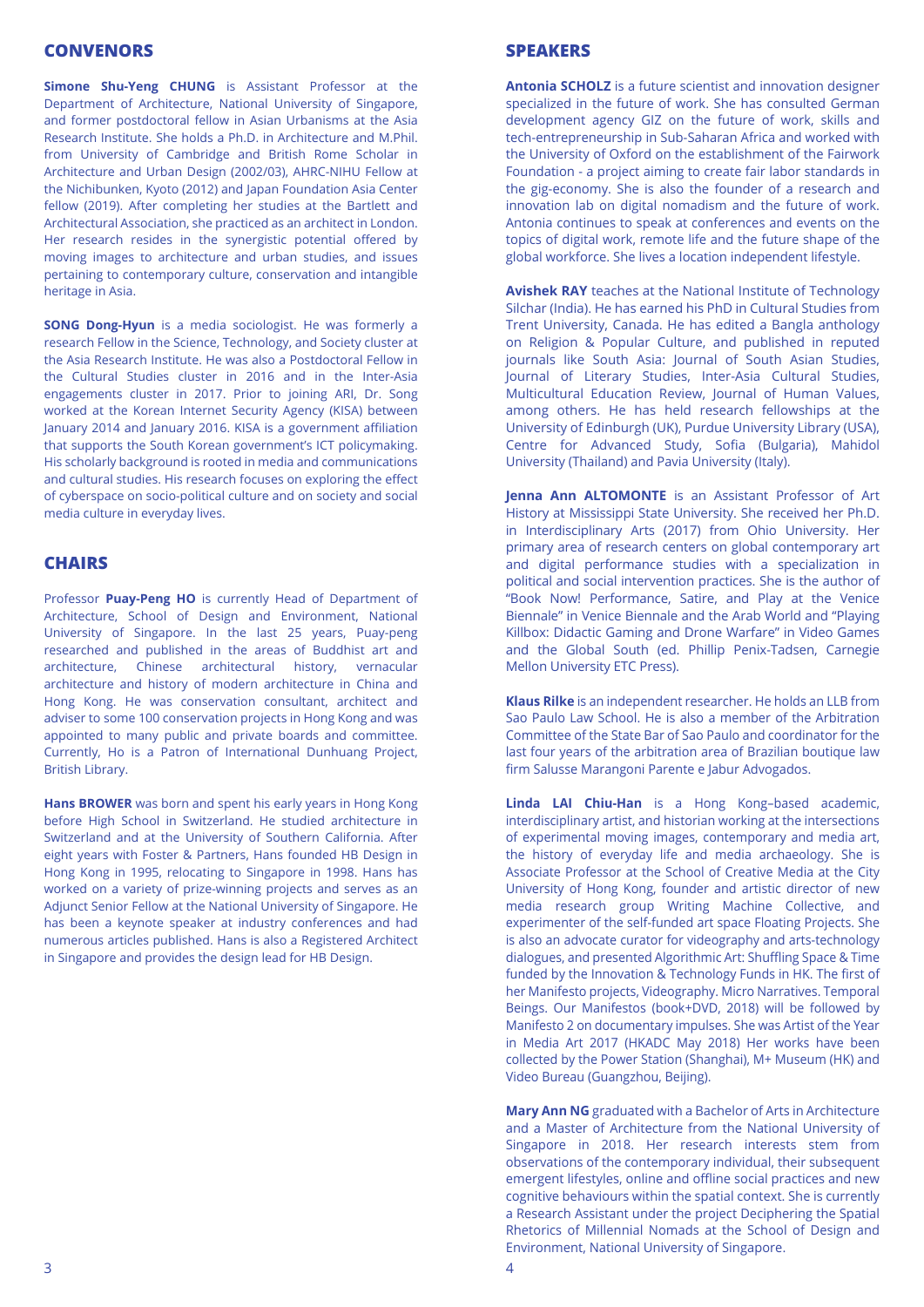**Richard KOECK** is professor in Architecture and the Visual Arts at the University of Liverpool; Director of the Centre for Architecture and the Visual Arts | CAVA and co-Director of the Digital Film & Media Production company CineTecture (Liverpool). Richard's research/practice combines three principle interlocking knowledge domains: space, media and people. Within this wide field, he provides insight in the future design of spaces, buildings and cities – through the study of physical space as well as mediated through, e.g. visual arts (e.g. film, animation), digital and locative media (e.g. AR/VR/digital screens) as well as information and artificial intelligence systems.

His publications include Cities in Film: Architecture, Urban Space and the Moving Image (2008); The City and the Moving Image (2010); Cine|Scapes: Cinematic Spaces in Architecture and Cities (2012); Cinematic Urban Geographies (2017); and Inhabiting the Image of the City (forthcoming).

**SUNG Jooeun** is a chartered architect and an associate professor at Yonsei University, Korea, who interprets architectural design in the context of urban dynamics and investigates how design and its process respond to the live cities. She looks at and engages with elements of the city we live in, and fabricates physical and social relationship within. She also heads OPEN+(OPENPLUS) lab which interprets architectural design in the context of urban dynamics and investigates how design and its processes respond to live cities, and vice versa.

**Yao-Tai LI** is currently an Assistant Professor of Sociology at Hong Kong Baptist University. He is also a member of Taiwanese Working Holiday Youth (T-WHY) in Australia. He holds a PhD in Sociology from the University of California, San Diego. His research interests include urban sociology, social movement, labour, migration, and social media. His work has been published in several scholarly journals including City, Culture, and Architecture, Sociological Perspectives, Current Sociology, Ethnic and Racial Studies, Critical Sociology, and International Migration.

**Yoshitaka MŌRI** is Professor in Sociology and Cultural Studies at Tokyo University of the Arts. He has a BA in Economics, Kyoto University, MA in Media and Communications and Ph.D. in Sociology, Goldsmiths College, London.His research interests are postmodern culture, media, art, the city and transnationalism. His publications include Street no Shiso (The Philosophy in the Streets) NHK Publications, 2009 and Popyurā Myūjikku to Shihonshugi (Popular Music and Capitalism) Serica Shobō, 2005/2012 (in Japanese) and "J-Pop Goes the World: A New Global Fandom in the Age of Digital Media" Made in Japan: Studies in Popular Music, T. Mitsui (Ed), Routledge, 2014, and "New Collectivism, Participation and Politics after the East Japan Great Earthquake", World Art, Routledge/Taylor & Francis, 5/2, 2015 (in English).

**Zac CHILISWA** is currently a PhD candidate in media studies at Leeds Trinity University & University of Leeds, UK, researching on how NGOs and activists communicate peacebuilding in increasingly digitised environment with the case study of Kenya. He's a former Rotary Peace Fellow, University of Bradford, 2015/16 and graduated with a MA in International Politics & Security Studies. Previously he's worked as a consulting programmes manager for Human Relief Foundation, Kenya office in 2017; Programmes Manager for Jesuit Hakimani Centre, Nairobi, 2008 – 2015. In addition, he has a MA in Communication Studies, University of Nairobi and a BA in Philosophy, Catholic University of Eastern Africa.

## **ABSTRACTS**

### **PANEL 1: COLLECTIVE CONSCIOUSNESS**

#### **The Sociality of Sharing and Dwelling In of Digital Natives | Simone Shu-Yeng CHUNG**

Prompted by the promise of novel forms of social interactions in virtual space and virtual reality, I consider the sociality of sharing and dwelling in (following Heidegger) of digital natives. Technology in this millennium has evolved from the dominance of information technology to become the primary conduit for communication, creative expression and knowledge transmission – activities premised on sharing. This visible spirit of collaboration and co-creation among hyperconnected individuals has ignited a culture of participation. What seems underacknowledged is the sociality behind the use of platforms and apps in design, by how digital natives optimise online resources. The cohort's capacity to utilise a multitude of platforms is tied to their innate ability of digital natives to procure information speedily, perform parallel processes and multitask. Likewise, the worldwide popularity of online social VR platforms is not only attributed to digital connectivity but also on a common desire for shared convivial experiences in massively multiuser environment settings which game engines can now support with ease. While the notion of presence is often raised in media and communication scholarship, it is the copresence adumbrating the interactive component of VR platforms that highlights the sociality of virtual environments, as one new kind of neutral and accessible space for hosting social interactions. Through dwelling in, our true selves inevitably seep through – how we respond to spatial cues and spontaneous reaction cannot be masqueraded. Thus, the constitutive features of "community", with respect to how online communities carve their domain virtually, has not deviated.

#### **The Imagination of Peacebuilding in the Digital Age: Situating Strategic Media Practices | Zac CHILISWA**

The rapid adoption of online media platforms in most sectors of society across Africa have positively been viewed, arguably for helping to bridge the gap of the people excluded from the mainstream communication systems. However, the systems. However, the increasingly digitised societal processes continue to draw attention to how its intersection with politics or social conflicts can influence its representation or precipitate fault-lines of multi-ethnic politics. Kenya, regarded as one of the continent's digital innovation hub is struggling with the outcomes of the increasingly digitised, yet ethnicised politics as diverse communities bring their local experiences of violence into these spaces, such as polarising discourse as witnessed in the 2007 and 2017 general elections.

The emergent dominance of online media platforms as sources of news, information and arenas for political engagement are structuring how individuals, groups and organisations engage (Fletcher, 2016). But are peacebuilding and/or conflict situations in ethnically divided society changing through online media? This study examined how communication of peace and/or conflicts within online media structures its representation in fragile societies and its implication on narratives of national politics, such as the meanings of 'valued pursuits' (Shove et al., 2012). How peacebuilding and/or conflicts are mediated and communicated can influence not only imagination of it but also practices. The study used mixed methods of cross-sectional survey (citizen users – N=241) and semi-structured interviews (peacebuilding NGOs – N=18), to examine how peacebuilding organisations and their immediate beneficiaries in Kenya communicate and experience peace and/or violence through online media and how it shapes their practices. Preliminary findings show that there is a significant relationship between people who frequently use social media platforms and their likelihood of them thinking that their communities have changed as a result of it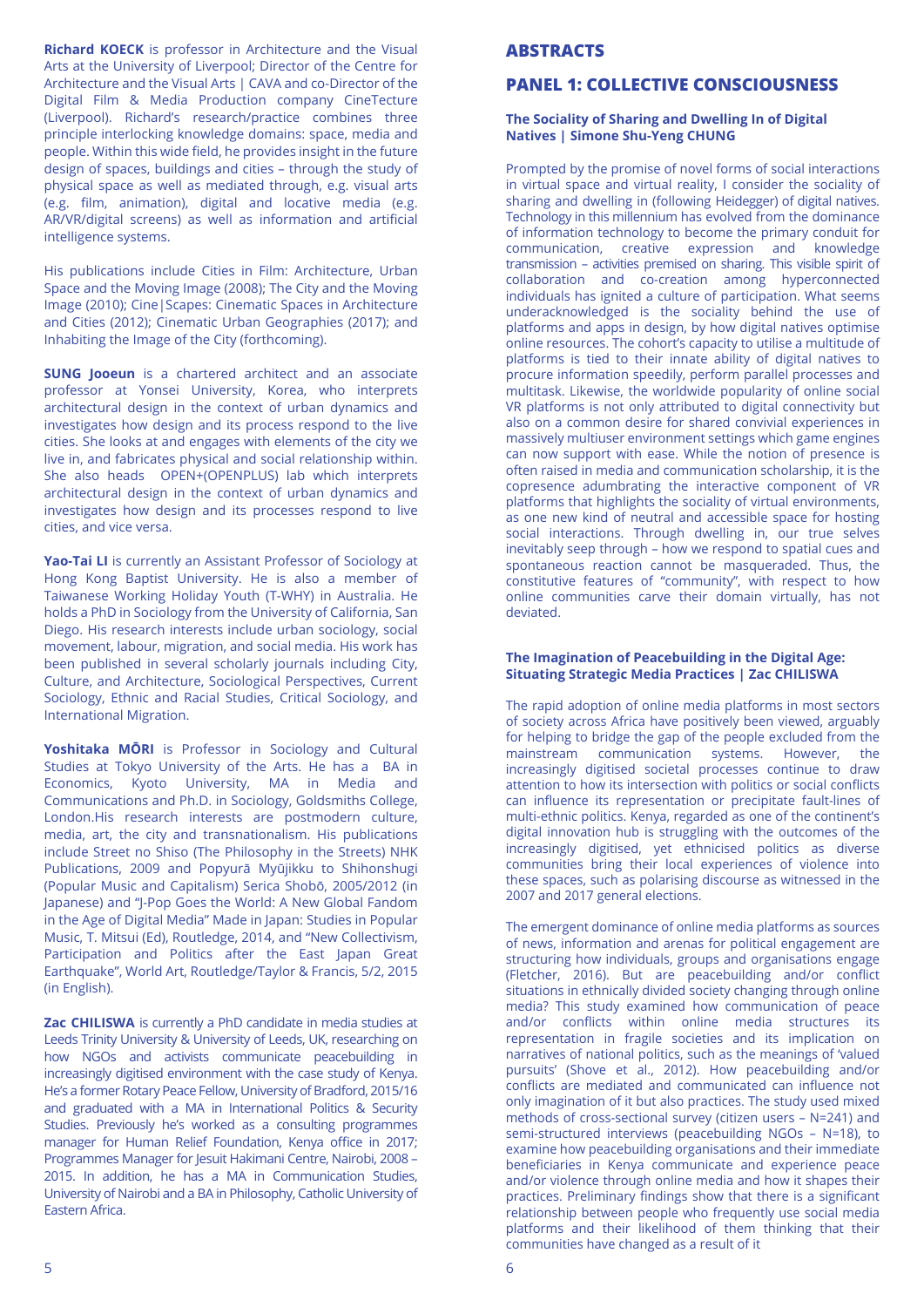#### **The Cultural Matrix of the Online Hindutva Discourse in India | Avishek RAY**

The promise of 'Digital India' has, one the one hand, supplied new logistics of political participation, and, on the other hand, consolidated post-disciplinary techniques of statist control. Taking off from here, this paper examines the constituency of the Hindu as an 'imagined community' online, and how the performativity of Hinduism reconfigures the community itself. It seeks to understand: How do the ideologues of the digital Hindu 'imagined community' territorialize certain online spaces? How does the Internet equip them with new imaginations and vocabulary of political partisanship? How does this provoke the political Other – the counterpublics – against which their identity is recast and amplified? Using two popular social media sites, Reddit and Quora, as case studies, I drive home my observation on 'balkanization' – an enclavist mindset--, that the digital Hindu community demonstrates. In so doing, I highlight the cultural appropriation of 'Hindutva' into the digital and how its responds to the dissent against mainstream Hindu nationalism. That nationalistic discourses operate in a coercive and authoritarian manner is obvious. However, in this paper, I highlight the self-cocooning aspect of the social media that leads to 'balkanisation' of the Hindutva discourse: formation of parallel-isolated communities, with competing, and often extremist, viewpoints -- Todd Gitlin (1998) calls this phenomenon 'sphericules' --, which is at odds with the rhetoric of connectivity that we associate with the Internet.

### **PANEL 2: VALUES**

#### **Emerging Alternative Cultural Space in Japan within Transnational Contexts | Yoshitaka Mōri**

We are witnessing the rise of alternative spaces everywhere in Asia as well as in Japan. Today they are being produced everywhere in different cities, regions and countries, but most of them are invisible. They are temporally made in voids of urban space or in rural abandoned areas: rather it looks that they try to escape notice.

Those who are involved with these spaces always exchange ideas or know-how through social media or the Internet and establish real human connections. The recent increase in tourism, often based on increasingly cheap air tickets (LCC), makes travel around the world much easier. Most alternative spaces function as a hub for transnational networks as well as an important place for local cultural and political practices. Cognitive workers (including university students among them), whose life is more flexible, fluid and fragmented with unsecured jobs, are major supporters of these places.

How should we understand this phenomenon? We may be able to see the increase of places and the construction of their transnational network as practices after 'spatial turn' in the latest social theory. In this presentation, through the examination of alternative spaces in Asia, in particular, in Japan, I would like to discuss the practices of places and their possibilities within an emerging political, social and cultural context.

#### **Shifting Values and Spatial Practices of Millennial Nomads | Mary Ann Ng**

Affected by the affordances of a digital age, the millennial nomad is inevitably a rising figure capable of embracing the physical, biological and digital convergences (Schwab 2016). These convergences make up an increasingly complex environment where flux, fluidity and change is a constant of everyday practices and rituals. As digital natives, millennials are pegged for their digital adeptness and dependency and by extension have come to embrace the virtual self, an expedited digital presence leading to millennials naturally embodying a sense of everywhereness in both the online and offline (Scott, 2015). This distinct characteristic comes across through the growing group of millennial nomads choosing to adopt peripatetic lifestyles. Unsurprisingly, Zygmunt Bauman (2017) describes millennials as a generation 'born liquid'. Bauman's Liquid Times (2007) posits that in the liquid modern world, there is a dissolution of society's 'solid' structures and conformity in favour of flexibility and temporality.

This premise puts forth the thought that millennial nomads have come to embody new ways of being and doing with an incremental shift in their value systems and therefore spatial practices. To frame this liquidity of millennial nomads in their formation of their habitus, this paper investigates millennial nomads' identification with nomadism in order to piece together their value systems that direct their spatial practices, as well as using an aspect of material culture (Miller, 2008) to uncover their potentially liquid relationship to personal articles and possessions that facilitate their cyclical relocation, reorganizing and reassembling.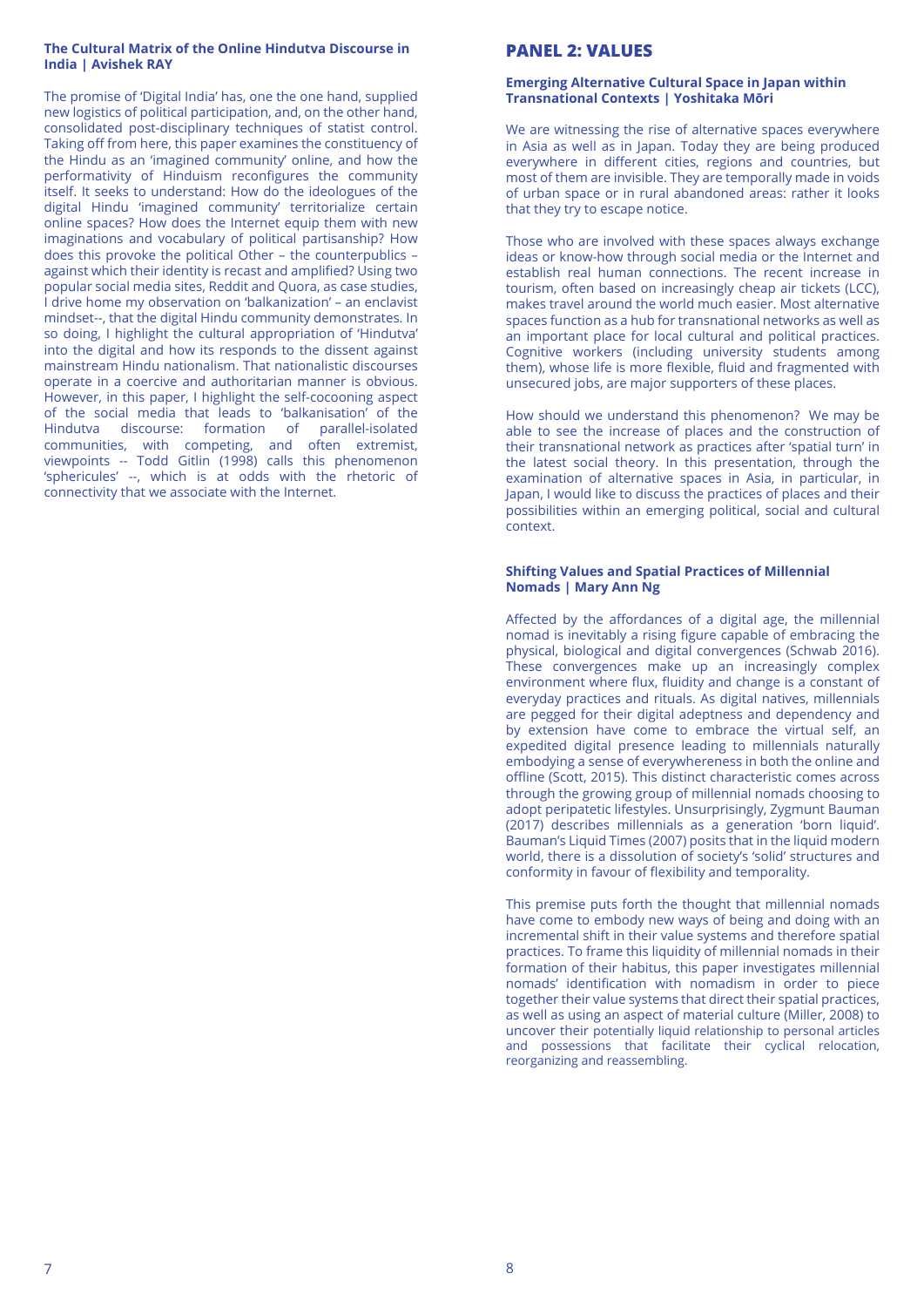## **PANEL 3: WORK, LIFE AND EDUCATION**

#### **Digital Nomadism - Collective Liberation, Individual Freedom and Global Responsibility | Antonia Scholz**

Digital nomads are a new type of digital worker whose main characteristic is location independence. Using information and communication technologies to perform their work, digital nomads travel indefinitely between different places while fulfilling their work obligations continuously. As such, the digital

nomad lifestyle transcends geographical boundaries and blurs the lines between local and global.

The international nature of digital nomadism challenges governance and regulation systems across the globe. In a world of work that is becoming more and more digital and mobile, conceptualizations of citizenship and residence are up for renegotiation. Governments increasingly compete for digital talent on a global marketplace where itinerant digital workers act as consumers of government services. As the nation state moves toward this new form of networked sovereignty, opportunities and challenges of the new way of working and organizing in a digital world arise.

This paper examines the geographic mobility of digital nomads based on survey findings and semi-structured interviews. Understanding the mobility behavior of digital nomads helps to gain insights into some of the economic, social and political implications of the lifestyle. As such, this paper contributes to a holistic understanding of digital nomadism as a growing segment of the digital labor force and can serve as a starting point for policy decisions of governing bodies and strategic decisions of commercial entities.

#### **Accelerated contracts – Legal obligations in the age of technological convergence | Klaus Rilke**

Broadly seen as a quasi-sacred moment in which one's present desires are given autonomy from one's futures desires, the classical contract encompasses one's will toward two objects: (i) the content of the agreement and (ii) the agreement in itself.

As communication enters runaway mode, the divide between commercial and personal relations blurs into virtuality. Tag your location in a picture and you're not just sharing memories, but advertising; listen to your favorite songs online and you're not just enjoying yourself, but producing tradable data on consumer preferences; send an email and you're feeding an auto-reply algorithm that will be sold to third-parties.

Under this new paradigm, the classical conception of a contract loses one of its pillars. Did one truly want to sign a contract in any of those cases? Yet contracts and quasicontractual relations are inevitably formed, ruptured and terminated as fast and unassumingly as one likes a post. The will-to-contract vanishes into an assumption within the newborn hyperreal dimension of legal relations that pervades every aspect of private life.

This paper aims to explore the dynamics and limits of this new contractual dimension. Instead of exploring specific legal issues (consumer law, data protection), integrative review of interdisciplinary literature will be used to (i) frame it as an autonomous Luhmannian system, (ii) identify its basic drives, paralleling Omohundo's work on self-aware systems, and (iii) discuss the extent to which we can or should control this system, by transposing the Nick Land v. Nick Bostrom discussion on orthogonal values.

#### **New media as an alternative in changing spatial perceptions of work and achieving work justice for temporary migrant workers | Yao-Tai Li**

Studies have suggested that given temporary migrant workers' short periods of stay and their unfamiliarity with the receiving countries in which they work, they are more likely to be exploited. Spatial segregation is another important factor which limits a more efficient collective action. Remoteness may make it difficult for workers to share information about fraudulent recruiters or access legal services. Scholars, NGOs, unions, and governments work hard to promote temporary migrant workers' labour consciousness and collective solidarity. Past studies and advocacy groups have focused on how to remove barriers to collective action. However, these studies have not explored the subjective considerations that underpin why individual workers prefer to leave online reviews (e.g., disseminating information about fraudulent employers) on various social media platforms rather than going through legal means as resistance strategy. This article argues that digital interaction on new media significantly change the temporariness and spatial limit of temporary migrant workers, and lead the new media reviews to be the most 'effective' way as workers can do 'hit-and-run' revenge. New media reviews also shape the spatial mindsets and urban experiences of temporary migrant workers in a global city such as Singapore. This paper concludes by discussing to what degree digital technology can form a strong off-line collective consciousness and action.